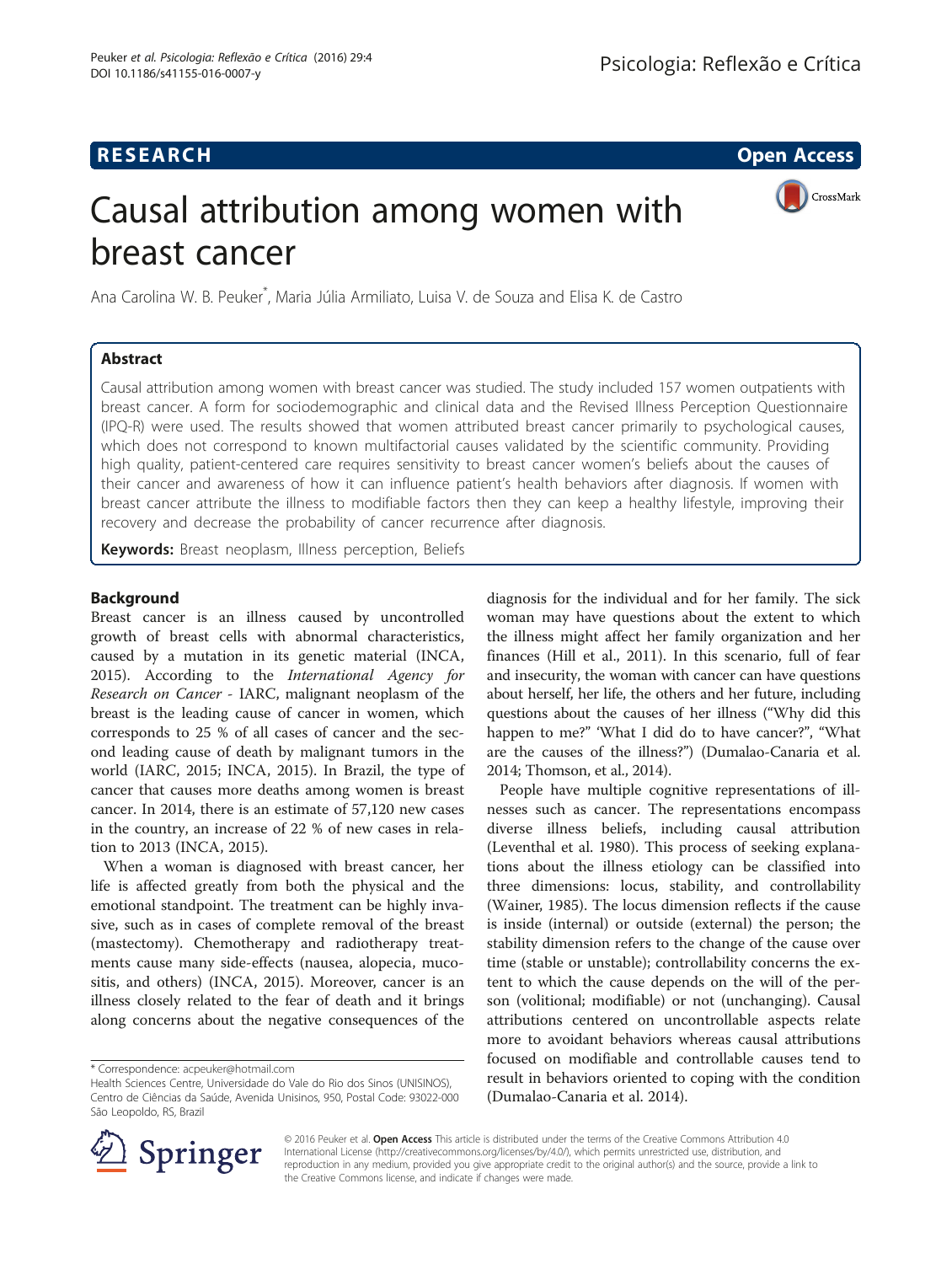The beliefs held by the individual can motivate their health behaviors. For example, those who believe that people cannot prevent cancer (e.g., fatalistic perception) tend to be more sedentary and eat fewer vegetables (Niederdeppe & Levy, [2007](#page-5-0)). There is evidence that beliefs about the causes of cancer and its prevention may also vary from culture to culture. In Asian cultures, for example, cancer tends to be seen as a non-preventable and fatal illness (McWhirter et al. [2011](#page-5-0)).

Women with breast cancer tend to attribute the illness to many factors, including: psychological factors and stress, trauma (knocks or bruises) in the breast, religious causes, exposure to chemicals and electronic equipment, bacterial or viral infection and poor luck (Thomson et al. [2014\)](#page-5-0). Nevertheless, there is insufficient epidemiological evidence to support such causal attributions (McKenna et al. [1999](#page-5-0)). Recurrently, what is observed is that women attribute their illness to factors external to them, which are often uncontrollable (Dumalao-Canaria et al. [2014](#page-5-0)). Oftentimes, women affected by breast cancer are unaware of the causes associated with the illness. However, there are risk factors for cancer that can be changed, which when altered reduce the risk of illness, such as the adoption of a healthy lifestyle (Dumalao-Canaria et al. [2014;](#page-5-0) Parkin et al. [2011](#page-5-0); Thomson et al., [2014\)](#page-5-0).

Causal attributions of breast cancer may be different for cancer and non-cancer women. A case–control study (Thomson et al., [2014\)](#page-5-0) conducted with 1109 women with breast cancer and 1633 without the illness carried out in Australia between 2009 and 2011 found that the most common reasons given by non-cancer were related to family or hereditary factors (77.6 %), followed by factors related to lifestyle, such as poor diet and smoking (47.1 %) and environmental factors such as food with pesticides (45.4 %). In the group of women with breast cancer, emotional factors, such as stress were the most cited (46.3 %), followed by factors associated with lifestyle (38.6 %) and physiological factors (37.5 %). Most participants attributed one or more causes to breast cancer, but the risk factors attributed to the illness did not correspond to those scientifically accepted.

It is known that the risk of developing breast cancer can be minimized by lifestyle modification (e.g., healthy eating, regular physical activity, etc.). Parkin et al. ([2011](#page-5-0)) found that around 26.8 % of new cases of cancer diagnosed in the UK in 2010 could be related in part to modifiable factors associated with lifestyle, which stresses the importance of awareness.

Understanding the ways in which women perceive the causes of breast cancer is important in terms of public health. The causal link is important information for health promotion, including illness awareness, promotion of screening programs, clinical care and public

policy development (Thomson et al., [2014\)](#page-5-0). In this context, this study was developed with the main objective of examining causal attributions of cancer in a sample of cancer women.

## Methods

## Participants

The study included 157 women undergoing treatment for breast cancer, users of two hospitals in Porto Alegre/ RS, a southern Brazilian capital, with a mean age of 51.95 years (SD = 8.03). The sample was defined for convenience among women who waited for routine medical consultations in hospitals and were being treated for the illness. Inclusion criteria: age between 18–70 and received any treatment for breast cancer (chemotherapy, radiotherapy, surgery with or without hormones therapy). Elderly women (over 70 years of age) were not included in the study.

## Instruments

- Sociodemographic and clinical file form: an instrument developed by the research group with questions concerning marital status, education, labor activity, and information about treatment for breast cancer, used to characterize the sample.
- Causes of the illness dimension of the Revised Illness Perception Questionnaire (IPQ-R): a translation into Portuguese from Portugal by Figueiras et al. ([2002\)](#page-5-0) was used in order to assess illness representations according to the theoretical model of self-regulation of health behavior proposed by Leventhal et al. ([1984](#page-5-0); [2003](#page-5-0)). It is an instrument containing nine subscales (identity, cyclic duration, acute/chronic duration, consequences, personal control, treatment control, consistency, causes, and emotional representation). The question asked of participants about breast cancer was 'What do you think caused your breast cancer?'. This study analyzed both the quantitative portion of the items of the causal dimension of the instrument (Likert scale 1–5 from "strongly disagree" to "strongly agree") and the spontaneous answers regarding causal attribution.

## Ethical procedures

The study was approved by the Research Ethics Committee under number 094/2009 (Unisinos Research Ethics Committee). All participants signed the Informed Consent Form (ICF) to participate in the study, following all the necessary ethical recommendations inherent to a project developed with humans. The applications were all individual in order to keep the privacy of patients.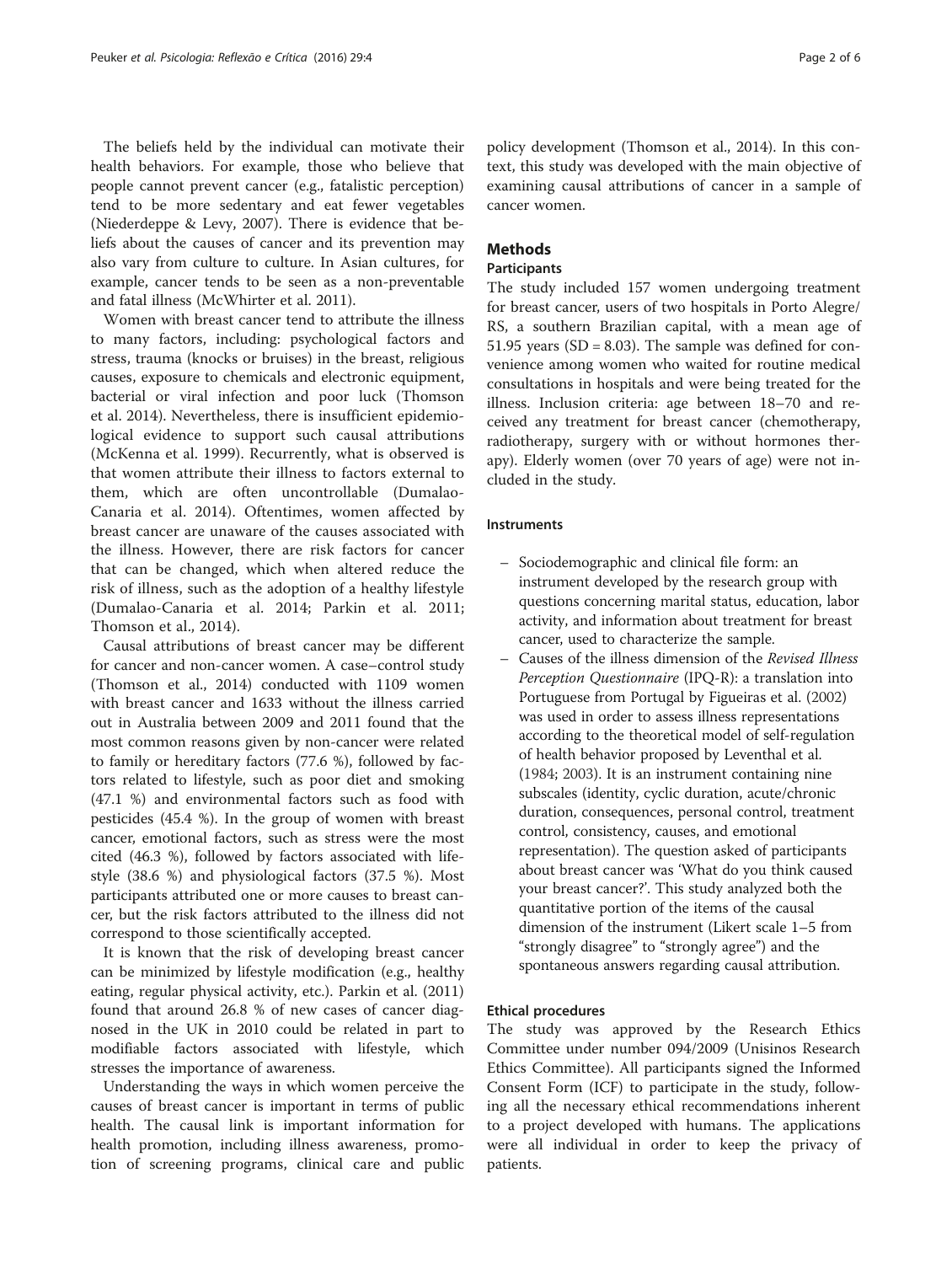#### Data collection procedures

The application of the instrument took place in two hospitals in the city of Porto Alegre (RS), one public and one private. Patients were invited to participate in the research after analysis of their medical records and confirmation of the diagnosis of breast cancer. The collection was performed before the medical consultation. Due to the participants' low educational level and their difficulty to interpret the form, it was filled out by the researchers.

#### Data analysis

Step 1: Descriptive analyzes were performed (mean, standard deviation, minimum and maximum) of each IPQ-R concerning the causal dimension of the illness.

The IPQ-R quantitative part contains 18 items describing pre-established causes. The ranking of the three most important causes of breast cancer in the IPQ-R was analyzed by means of a check against the 18 items.

With regard to spontaneous answers, it was requested that the participants filled a free-text box where they can write any 'cause' regardless of it is use in the previous section of the scale. To facilitate the quantification of the text box data, the spontaneous answers were analyzed by specialized judges using a form developed by the research team. It contains a table with the report of the answers given by women and 16 clusters to categorize the causes attributed by the participants.

Step 2: Categorization of the answers given by participants.

After exhaustive reading of the answers given by the participants, the answers were classified as: 1) Psychological Attribution; 2) Biological Risk Factors; 3) Behavioral Risk Factors; 4) Bad luck/Fate; 5) Lack of resources; 6) Chemicals; and 7) physical injury. The first six categories were based on a previous study (Peuker, Armiliato, Vital and Castro, unpublished). As the six categories were not sufficient for the analysis of the responses of women in this study, the inclusion of a seventh category was required, "Physical injury" (Table [1\)](#page-3-0).

Step 2: Classification of answers by independent judges.

In the second step, 16 subcategories were created. For the creation of the subcategories, there were three rounds of concordance analysis among three independent judges. In the first two rounds, the subcategories that had the lower rates of agreement were altered in order to get a better match (Table [1\)](#page-3-0).

In each classification round, three judges (Psycho-oncology experts) were asked to rate the causes attributed to cancer by women independently in order to verify the validity of each category. Through a categorization form, each judge attributed a number for each subcategory for each of the answers given by participants. After the categorization of the answers by judges, the agreement was analyzed through the Kappa coefficient. In the third and final round, a high level of agreement among the judges, regarding the proposed categorization, was obtained (Kappa coefficient 0,827) as shown in Table [1](#page-3-0).

## Results

Considering the sociodemographic characteristics, 64.3 %  $(F = 101)$  were married, 14 %  $(F = 22)$  separated, 11.5 %  $(F = 18)$  widowed, and 10.2 %  $(F = 16)$  single. As for the educational level, 1.9 %  $(F = 3)$  were illiterate, 33.1 %  $(F = 52)$  had incomplete primary education, 12.7 %  $(F = 20)$ complete elementary school, 7.6 %  $(F = 12)$  incomplete high school, 21.7 %  $(F = 34)$ , complete high school, 5.7 %  $(F = 9)$  incomplete higher education 17.2 %  $(F = 27)$  university degrees. Furthermore, 68.2 %  $(F = 107)$  were not employed. Regarding the treatment, 70.1 %  $(F = 110)$  received radiotherapy, 65 %  $(F = 102)$  chemotherapy, 24.2 %  $(C = 38)$  hormones, and 84.1 %  $(F = 132)$  underwent surgery. Among them only 3.8 %  $(F = 6)$  had recurrence, and 22.3 %  $(F = 35)$  had metastasis.

Table [2](#page-3-0) shows the ranking of the three most important causes of breast cancer in the IPQ-R from means of a check against the 18 items. Quantitative answers concerning the causal dimension showed that women attributed the illness mainly to psychological factors (symptoms, stress, and personality). The cause Stress or worry showed higher average  $(M = 3.98; SD = 1.12)$ , followed by Emotional condition  $(M = 3.57; SD = 1.30)$ and Family problems or worries  $(M = 3.49; SD = 1.39)$ .

Table [3](#page-4-0) shows the Percentage and Frequency of Spontaneous Answers According to Categories and Subcategories of Breast Cancer Causal Attribution. As for the causes attributed to breast cancer by participants in the first spontaneous answer, here called Cause 1, the category that appeared more often was Psychological Attributions 47.8 %  $(F = 75)$ , followed by Biological Risk Factors 21 %  $(F = 33)$ , Behavioral Risk Factors 13.4 %  $(F = 21)$ , Physical Injury 5.7 %  $(F = 9)$ , Bad luck/Fate 3.2 %  $(F = 5)$ , Chemical Agents 1. 9 %  $(F = 3)$ , Lack of Resources 1.9 %  $(F = 3)$ , and 5.1 %  $(F = 8)$  do not know. In Cause 2, the most frequently mentioned category was Psychological Attributions 36.9 %  $(F = 58)$ , followed by Behavioral Risk Factor 14.6 %  $(F = 23)$ , Biological Risk Factor 11.5 %  $(F = 18)$ , Physical Injury 4.5 %  $(F = 7)$ , Lack of Resources 3.2 %  $(F = 5)$ , Bad luck/Fate 2.5 %  $(F = 4)$ , Chemical Agents 0.6 %  $(F = 1)$ , and 26.1 %  $(C = 41)$ do not know. In Cause 3, the most attributed category was Psychological Attribution 22.3 % ( $F = 35$ ), Behavioral Risk 14.6 % ( $F = 23$ ), Biological Risk Factor 8.3 % ( $F = 13$ ), Lack of Resources 1.9 ( $F = 3$ ), Bad Luck/Fate 0.6 % ( $F = 1$ ), and 52.2 %  $(F = 82)$  do not know.

## **Discussion**

The results showed that the causal attributions of breast cancer do not always match multifactorial causes of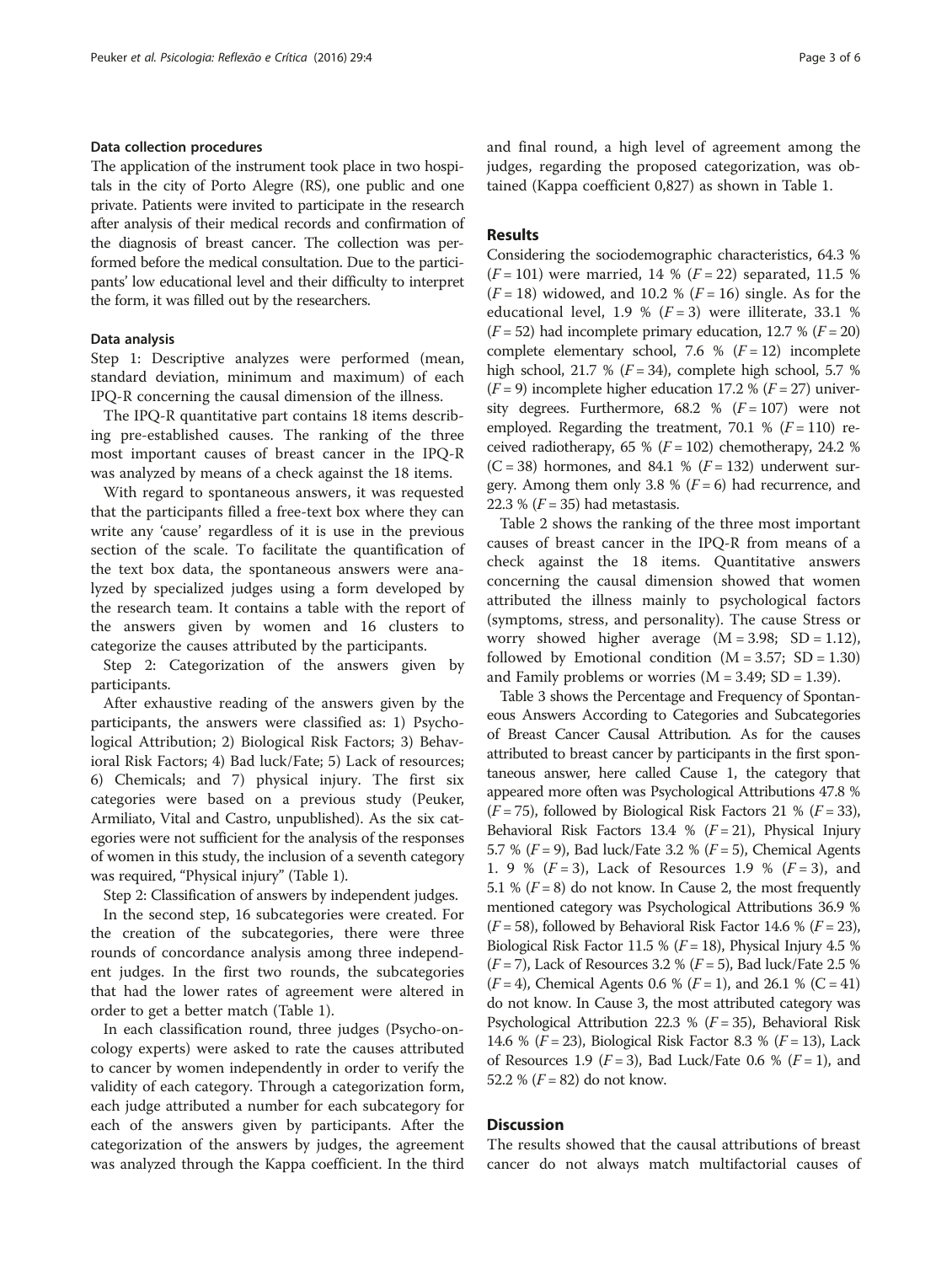| Categories                     | Subcategories                             | Examples                                                                       |
|--------------------------------|-------------------------------------------|--------------------------------------------------------------------------------|
| 1) Psychological Attributions  | Psychological and/or psychiatric symptoms | Emotional state, stress, worry, sorrow, deception.                             |
|                                | Personality                               | One's way of being.                                                            |
|                                | <b>Stress</b>                             | Family problems.                                                               |
| 2) Biological Risk Factors     | Genetic/Hereditary                        | Illness caused by genetic inheritance.                                         |
|                                | Age                                       | Illness caused by age.                                                         |
|                                | Obesity                                   | Illness caused by obesity.                                                     |
|                                | Poor organ function                       | Alterations in the body's defenses, low immunity.                              |
|                                | Hormonal causes                           | Use of contraceptives, causes related to the menstrual<br>cycle and menopause. |
| 3) Behavioral Risk Factors     | Lack of prevention                        | Lack of preventive tests, sedentary life, bad eating<br>habits, carelessness.  |
|                                | Drug use                                  | Use of cigarettes, alcohol and other drugs.                                    |
|                                | Breast-feeding related problems           | Problems during breast-feeding.                                                |
|                                | Work related problems                     | Overwork, stress at work.                                                      |
| 4) Lack of access to resources |                                           | Little medical care, lack of information, delay in<br>medical care.            |
| 5) Physical Injury             |                                           | Accidental bruises, hits, injuries.                                            |
| 6) Bad luck/Fate               |                                           | Fatalism, bad luck.                                                            |
| 7) Chemicals                   |                                           | Poison, pollution or pesticides.                                               |

<span id="page-3-0"></span>Table 1 Categories, subcategories, and examples of causes attributed to breast cancer

cancer known and validated by the scientific community. In general, sick women tend to attribute the etiology of cancer to external, uncontrollable factors (Thomson et al., [2014;](#page-5-0) Peuker et al., [2015\)](#page-5-0). In the perception of the women studied, breast cancer was caused by psychological factors.

This reductionist and distorted perception of the cause of the illness can have negative consequences both individually and collectively.

At the individual level, causal attributions when predominantly associated with uncontrollable factors, out of

**Table 2** Minimum, maximum, mean and standard deviation of the items of the causal dimension of the RIPQ ( $N = 157$ )

| Cause                              | Category                    | Minimum | Maximum | Mean | SD    |
|------------------------------------|-----------------------------|---------|---------|------|-------|
| Stress or worry                    | Psychological Attribution   |         | 5       | 3.98 | 1.124 |
| Emotional condition                | Psychological Attribution   |         | 5       | 3.57 | 1.307 |
| Family problems or worries         | Psychological Attribution   |         | 5       | 3.49 | 1.394 |
| Alterations in the body's defenses | Biological Risk Factor      |         | 5       | 3.48 | 1.289 |
| Hereditary factors                 | Biological Risk Factor      |         | 5       | 3.29 | 1.554 |
| My personal behavior               | Behavioral Risk Factor      |         | 5       | 3.22 | 1.346 |
| Fate or Bad luck                   | Bad luck/Fate               |         | 5       | 3.01 | 1.439 |
| My way of being (personality)      | Psychological Attribution   |         | 5       | 2.96 | 1.339 |
| Overwork                           | Work-related Cause          |         | 5       | 2.91 | 1.452 |
| Negative mental attitude           | Psychological Attribution   |         | 5       | 2.78 | 1.347 |
| Little medical care in the past    | Lack of Access to Resources |         | 5       | 2.75 | 1.472 |
| Eating habits                      | Behavioral Risk Factor      |         | 5       | 2.71 | 1.374 |
| Environmental Pollution            | Chemicals                   |         | 5       | 2.61 | 1.314 |
| Smoking                            | Behavioral Risk Factor      |         | 5       | 2.46 | 1.483 |
| Aging                              | Biological Risk Factor      |         | 5       | 2.43 | 1.252 |
| Overweight                         | Biological Risk Factor      |         | 5       | 2.39 | 1.328 |
| Microbe or virus                   | Biological Risk Factor      |         | 5       | 2.24 | 1.094 |
| Accident or injury                 | Biological Risk Factor      |         | 5       | 2.01 | 1.038 |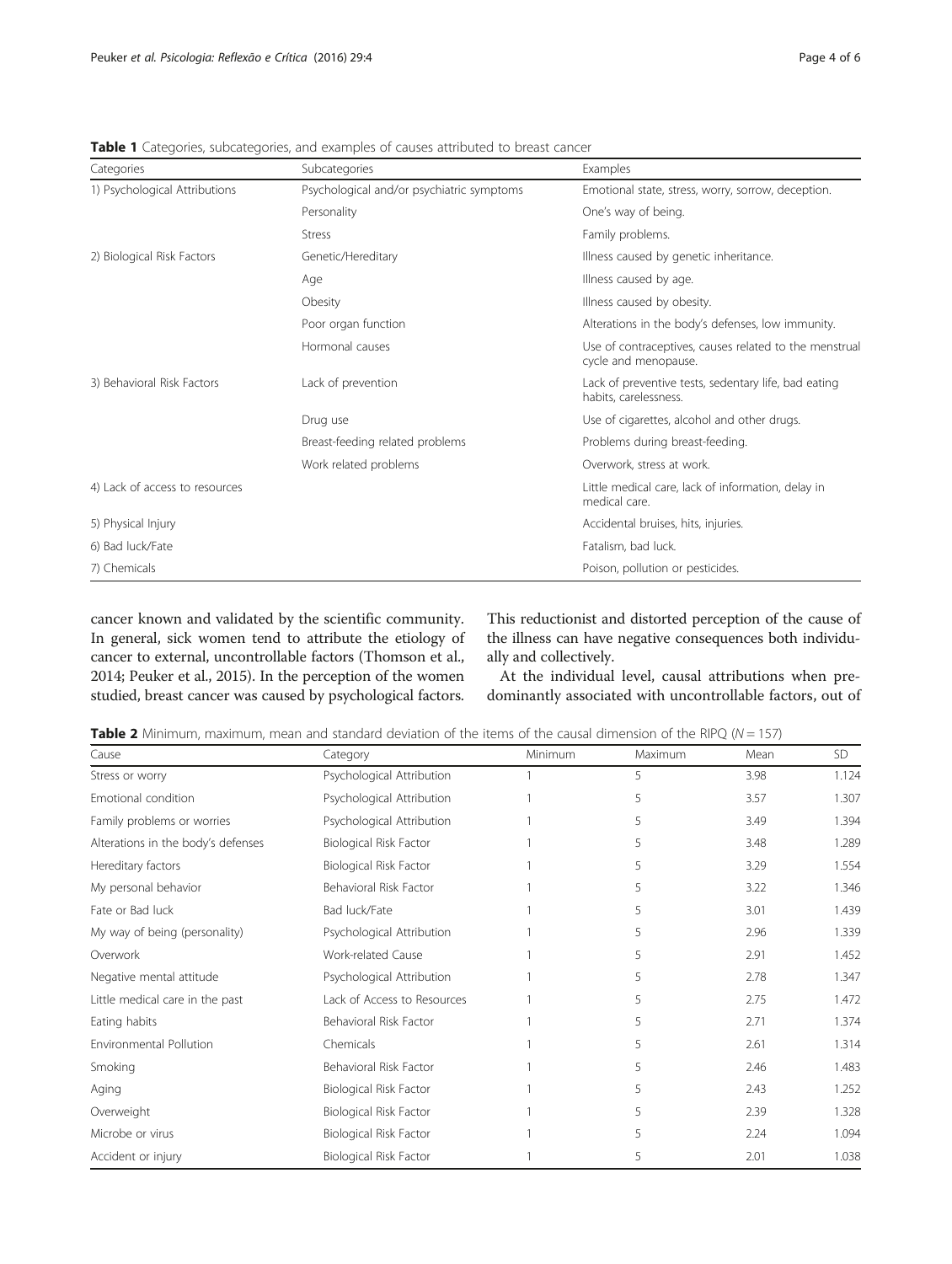| Categories                       | Cause 1 |                | Cause 2 |                |      | Cause 3        |  |
|----------------------------------|---------|----------------|---------|----------------|------|----------------|--|
|                                  | $\%$    | F              | $\%$    | F.             | $\%$ | F              |  |
| Psychological Attributions       | 47.8    | 75             | 36.9    | 58             | 22.3 | 35             |  |
| Psychological and/or psychiatric | 37.6    | 59             | 31.8    | 50             | 18.5 | 29             |  |
| <b>Stress</b>                    | 7.0     | 11             | 3.8     | 6              | 3.2  | 5              |  |
| Personality                      | 1.3     | $\overline{2}$ | 1.3     | $\overline{2}$ | 1.3  | 2              |  |
| <b>Biological Risk Factors</b>   | 21.0    | 33             | 11.5    | 18             | 8.3  | 13             |  |
| Genetic/Hereditary               | 19.1    | 30             | 5.1     | 8              | 2.5  | $\overline{4}$ |  |
| Bad organ function               | 0.0     | $\Omega$       | 2.5     | $\overline{4}$ | 1.9  | 3              |  |
| Hormonal Causes                  | 4.5     | 7              | 3.2     | 5              | 1.3  | $\overline{2}$ |  |
| Age                              | 0.0     | $\mathbf{0}$   | 0.6     | $\mathbf{1}$   | 1.3  | $\overline{2}$ |  |
| Obesity                          | 0.0     | $\mathbf{0}$   | 0.6     |                | 1.3  | 2              |  |
| <b>Behavioral Risk Factors</b>   | 13.4    | 21             | 14.6    | 23             | 14.6 | 23             |  |
| Drug Usage                       | 3.2     | 5              | 3.2     | 5              | 2.5  | $\overline{4}$ |  |
| Lack of prevention               | 3.2     | 5              | 5.7     | 9              | 6.4  | 10             |  |
| Breast-feeding problems          | 1.9     | 3              | 0.6     | $\mathbf{1}$   | 0.6  |                |  |
| Labor-related causes             | 3.8     | 6              | 2.5     | $\overline{4}$ | 5.7  | 9              |  |
| Physical Injury                  | 5.7     | 9              | 4.5     | $\overline{7}$ | 0.0  | $\mathbf{0}$   |  |
| Bad luck/Fate                    | 3.2     | 5              | 2.5     | $\overline{4}$ | 0.6  |                |  |
| Lack of Resources                | 1.9     | 3              | 3.2     | 5              | 1.9  | 3              |  |
| Chemicals                        | 1.9     | 3              | 0.6     |                | 0.0  | $\mathbf{0}$   |  |
| Do not know                      | 5.1     | 8              | 26.1    | 41             | 52.2 | 82             |  |
| Other responses not categorized  | 0,6     | 1              | 1.9     | 3              | 0.0  | $\overline{0}$ |  |

<span id="page-4-0"></span>Table 3 Percentage and Frequency of Spontaneous Answers according to categories and subcategories of Breast Cancer Causal Attribution  $(N = 157)$ 

one's personal locus of control, such as psychological attributions, which might have a negative impact on women's quality of life, undermining the psychosocial adjustment and increasing distress. Psychological attributions to breast cancer are understood as uncontrollable, since suffering situations (ex. betrayal, family quarrels) perceived as causing the illness, occurred in the past and can no longer be modified. As they do not depend on the volitional control of women affected by cancer, they might generate negative feelings (e.g., guilt, sadness, anger), damaging the emotional adjustment of these women and the effective coping with the illness.

Modifiable behavioral risk factors were seldom related to breast cancer in this sample. Less than half of the women felt that the cause of the illness could be linked to lifestyle habits. These results provide evidence that it is necessary for women to be aware of the need to adopt an active role in relation to their health condition. Accordingly, the World Health Organization (WHO) suggests that over 30 % of cancer deaths could be prevented by modifying factors related to lifestyle (e.g., Adoption of a healthy diet, regular physical activity) (WHO, [2015\)](#page-5-0).

It should be highlighted that in order to have effective changes in lifestyle, it is necessary that women realize their health behaviors may be related to the development and/or early detection of breast cancer (balanced diet, exercise, annual medical checkup, for example). In this sense, at a broad level, distorted beliefs about cancer causes might impact negatively on the success of preventive strategies and programs aimed at early detection (Thomson et al., [2014\)](#page-5-0).

When people see the etiology of cancer as within their control, for example, related to behaviors associated with lifestyle, coping with the illness tends to be more effective. By adopting this perspective, individuals become more likely to change behaviors that they realize that have contributed to their illness (Ferrucci et al. [2011](#page-5-0)). More accuracy regarding the causes of the illness is important for the adoption of healthy behaviors that favor the prevention of breast cancer and other illnesses in general. For women already sick, a more realistic insight into the etiology of the illness can foster self-care behaviors in both the treatment (improvement of symptoms, prevention of complications, and adjustments in lifestyle) and post-treatment follow-up (management of side effects treatment, and psychological fear of recurrence symptoms) and thus promote better outcomes. The concept of self-care is broader than adherence to treatment, since it